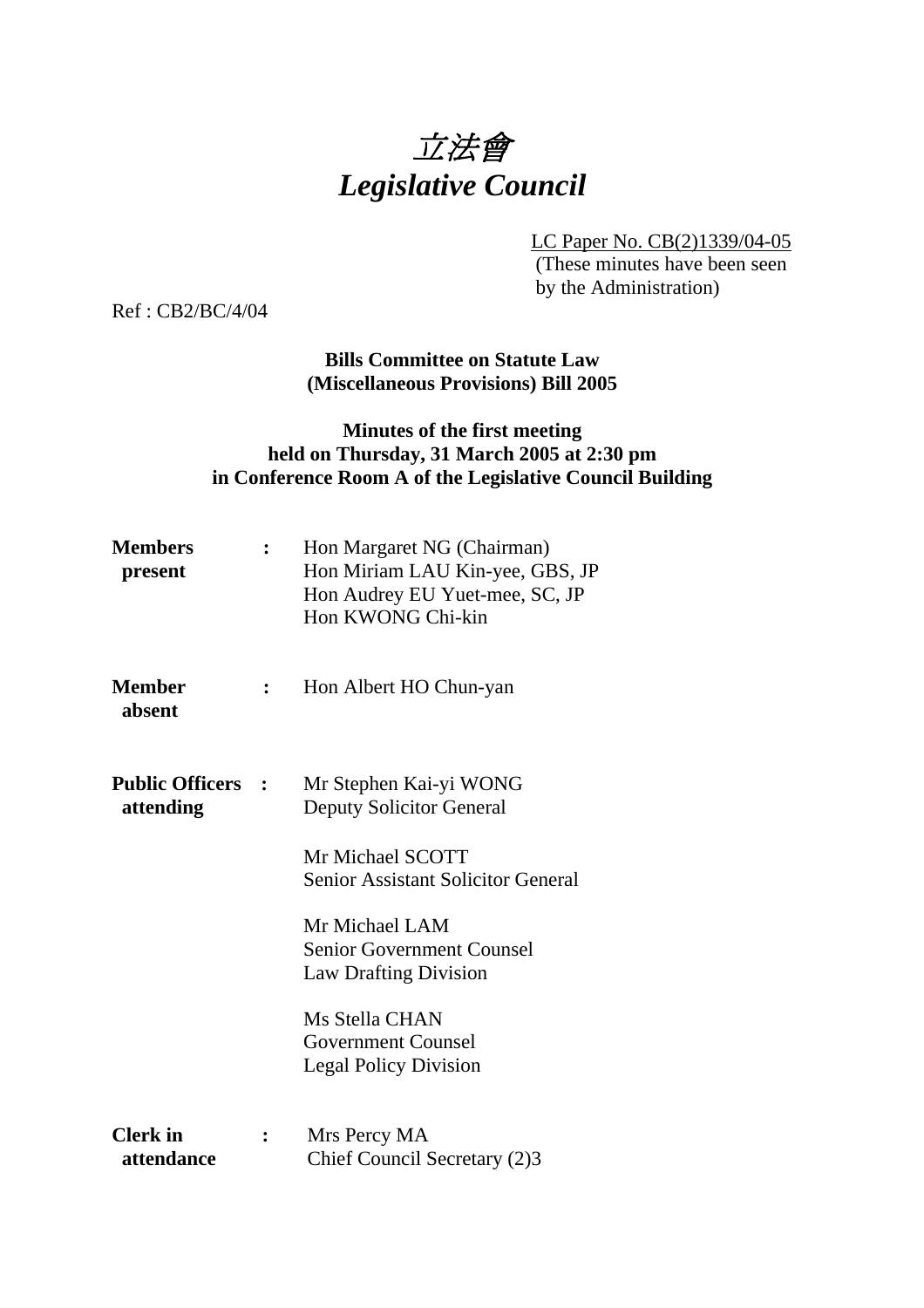| <b>Staff</b> in | Miss Kitty CHENG          |
|-----------------|---------------------------|
| attendance      | Assistant Legal Adviser 5 |

Mr Paul WOO Senior Council Secretary (2)3

#### Action

# **I. Election of Chairman**

Ms Margaret NG was elected Chairman of the Bills Committee.

### **II. Meeting with the Administration**

(LP 3/00/9C – Legislative Council Brief on the Bill

LC Paper No.  $CB(2)1162/04-05(01)$  – Marked up copy of the Bill

LC Paper No. CB(2)1163/04-05(02) – Background Brief prepared by the Secretariat)

2. The Bills Committee deliberated (index of proceedings attached at **Annex**).

3. The Bills Committee requested the Administration to respond/provide information in relation to the following issues -

 Proposed amendments to transfer power to determine appeals under the Medical Clinics Ordinance (Cap. 343) from the Chief Executive (CE) in Council to the Administrative Appeals Board (AAB) (Clauses 6 and 7 in Division 3, Part 2 of the Bill)

- (a) the nature of the appeals dealt with under the Medical Clinics Ordinance, the grounds for the proposed transfer of power, and whether the relevant parties such as the medical profession had been consulted on the proposal;
- (b) the composition of AAB, and the differences between the procedures in handling appeals by CE in Council and AAB;

 Proposed amendments to transfer the chairmanship of certain rules committees from the Chief Justice to the Chief Judge of the High Court (Clauses 8 to 10 in Division 4, Part 2 of the Bill)

(c) the grounds for proposing the amendments;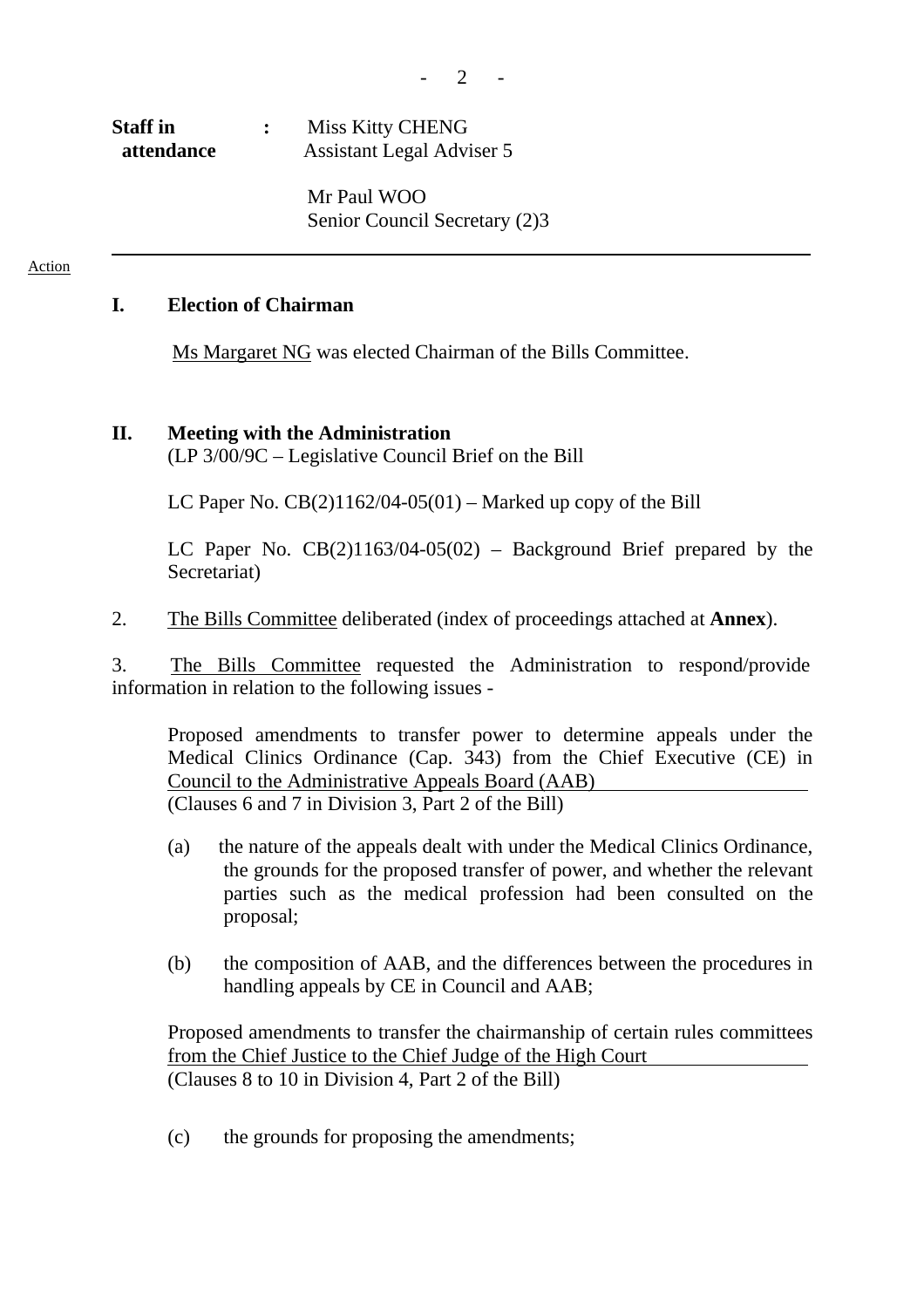Proposed amendments to change the name of the Convocation of the Chinese University of Hong Kong from "評議會" to '校友評議會"

(Clauses 16 to 26 in Division 1, Part 3 of the Bill)

(d) the Chinese names of the Convocation of other Universities;

 Proposed amendments to the Firearms and Ammunition Ordinance (Cap. 238) to make the possession of imitation of firearms an indictable offence (Clause 34 in Division 6, Part 3 of the Bill)

- (e) the definition of "imitation firearms";
- (f) whether it was necessary to amend section  $20(1)$  of Cap. 238 to make the offence an indictable offence which could be tried in the Court of First Instance or the District Court, as the penalty for the offence under section 20(1) was only imprisonment for two years;
- (g) the number of previous cases where a magistrate had imposed imprisonment for more than two years for the offence under section 20(2) of Cap. 238;

 Proposed amendments to the Prevention of Bribery Ordinance (Cap. 201) to prohibit a person who was required to surrender his travel document from leaving Hong Kong

(Clauses 35 and 36 in Division 7, Part 3 of the Bill)

 (h) the objective of the proposed amendments, and how the proposed amendments and other enforcement measures could ensure that a person who was the subject of a notice under section 17A(1) of Cap. 201 to surrender his travel document would be prevented from leaving Hong Kong while such notice was in force. As members had pointed out, an individual could only be arrested if he failed to surrender his travel document. However, the individual could surrender his travel document, hence satisfying a section 17A(1) notice, and still used his Hong Kong Identity Card to leave Hong Kong;

 Proposed amendments to repeal provisions in Ordinances providing that a decision of the Court of Appeal on an appeal was final (Clauses 39 to 121 in Division 9, Part 3 of the Bill)

 (i) the judgment of the Court of Final Appeal in *A Solicitor v The Law Society of Hong Kong & SJ*, which held that section 13(1) of the Legal Practitioners Ordinance (Cap. 159) was unconstitutional; and

 Proposal to remove a discrepancy in meaning between the English and Chinese texts of section 4(28) of the Summary Offences Ordinance (Cap. 228) (Clause 189 in Division 2, Part 6 of the Bill)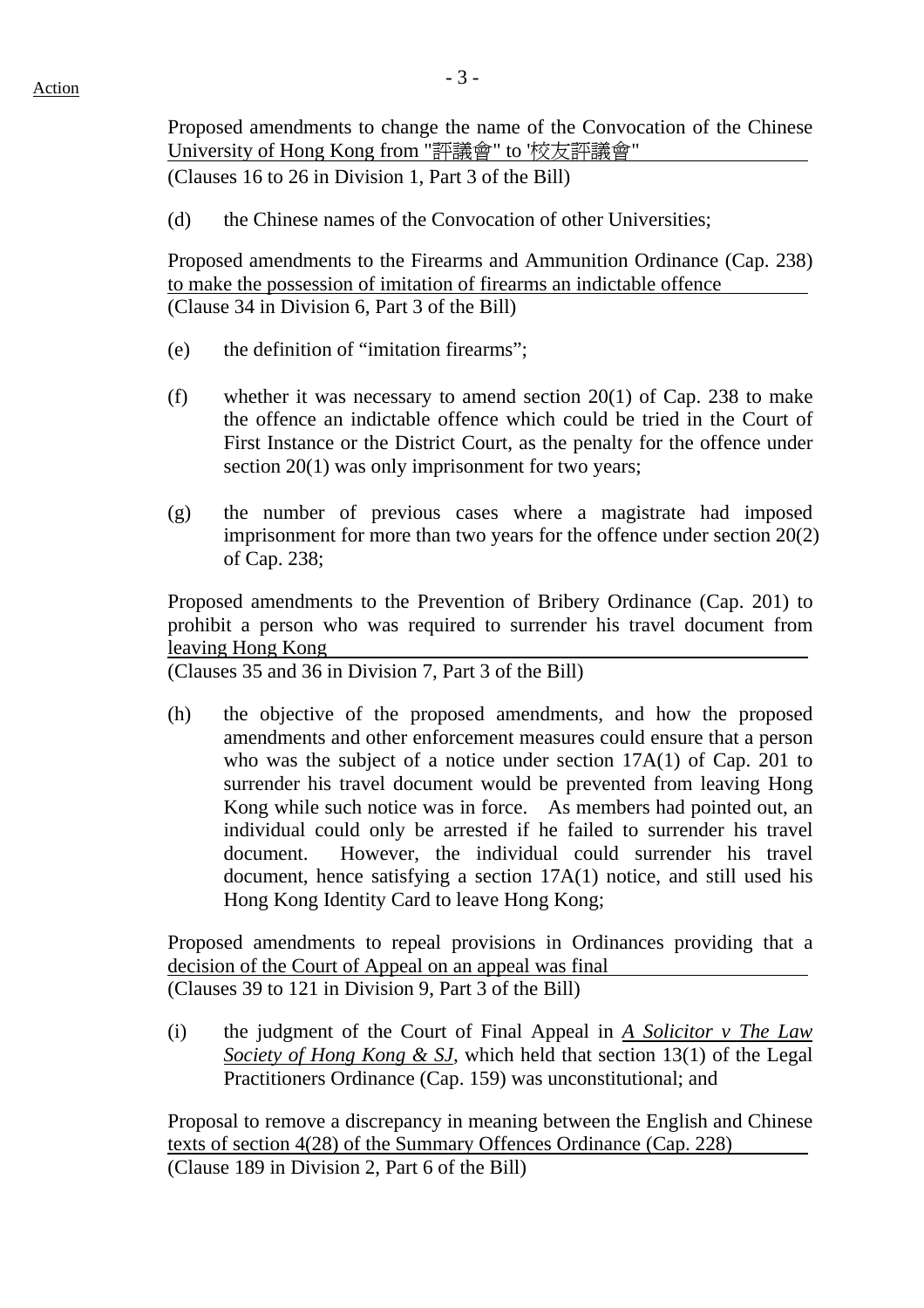(j) the basis for the proposal, e.g. whether the original policy and legislative intent with regard to the offence of nuisances committed in public places etc had been taken into account.

(*Post-meeting note*: The Administration's written response was issued to the Bills Committee on 21 April 2005 vide LC Paper No. CB(2)1341/04-05(01))

4. The Bills Committee agreed that The Hong Kong Bar Association and The Law Society of Hong Kong should be invited to provide written views on the Bill, in particular on the proposed amendments which concerned the Judiciary and the legal profession, and to attend a future meeting of the Bills Committee to present their views.

5. The Bills Committee agreed to commence clause by clause examination of the Bill at the second meeting, and requested the Department of Justice to coordinate attendance of the relevant policy Bureaux at the second and third meetings to discuss the provisions of the Bill other than those which related to the Judiciary and the legal profession. The Judiciary Administration and the legal professional bodies would be invited to attend the fourth meeting to discuss the provisions which concerned them. The Bills Committee aimed at completing scrutiny of the Bill and reporting to the Council on its deliberation within the current session.

# **III. Dates of next meetings**

6. The next two meetings of the Bills Committee were scheduled as follows –

- (a) 26 April 2005 at 8:30 am; and
- (b) 3 May 2005 at 10:45 am.

(*Post-meeting note*: After consultation with the Chairman, the next four meetings of the Bills Committee were scheduled as follows : (a) 26 April 2005 at 8:30 am; (b) 9 May 2005 at 10:45 am; (c) 24 May 2005 at 2:30 pm; and (d) 7 June 2005 at 8:30 am.)

7. The meeting ended at 4:25 pm.

Council Business Division 2 Legislative Council Secretariat 22 April 2005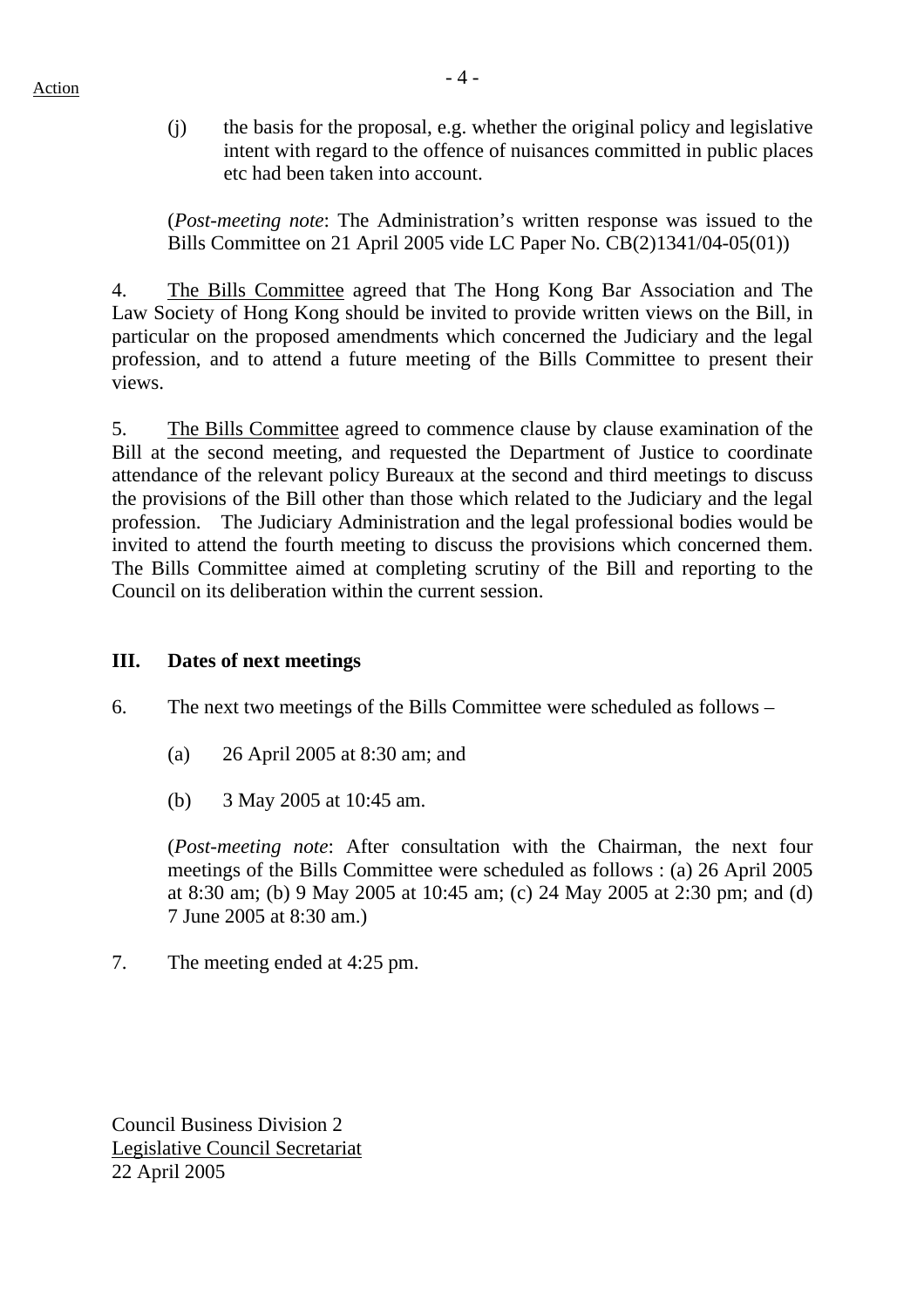# **Proceedings of the first meeting of the Bills Committee on Statute Law (Miscellaneous Provisions) Bill 2005 on Thursday, 31 March 2005 at 2:30 pm in Conference Room A of the Legislative Council Building**

| <b>Time Marker</b> | S <sub>p</sub> e <sub>aker</sub> (s)                                   | Subject(s)                                                                                                                                                                                                                                                                                                                                                                                                            | <b>Action</b><br>required                                                                                                  |
|--------------------|------------------------------------------------------------------------|-----------------------------------------------------------------------------------------------------------------------------------------------------------------------------------------------------------------------------------------------------------------------------------------------------------------------------------------------------------------------------------------------------------------------|----------------------------------------------------------------------------------------------------------------------------|
| $000000 - 000113$  | Ms Margaret NG<br>Ms Miriam LAU<br>Ms Eudrey EU                        | Election of Chairman of Bills Committee.                                                                                                                                                                                                                                                                                                                                                                              |                                                                                                                            |
| $000114 - 000821$  | Chairman<br>Ms Miriam LAU<br>Ms Eudrey EU<br>Admin                     | Approach to be adopted by the Bills<br>Committee in studying the Bill.                                                                                                                                                                                                                                                                                                                                                |                                                                                                                            |
| $000822 - 002308$  | Admin<br>Chairman<br>Ms Audrey EU<br>Ms Miriam LAU                     | Legislative Council Brief on the Bill (LP<br>3/00/9C) and paper provided by the Admin<br>for the meeting of the Panel on<br>Administration of Justice<br>and Legal<br>Services held on 14 December 2004 on the<br>major proposed amendments in the Bill<br>(Appendix I in Background Brief prepared<br>by the Secretariat - LC Paper No.<br>$CB(2)1163/04-05(02)).$                                                   |                                                                                                                            |
| $002309 - 002428$  | Admin<br>Chairman<br>Ms Miriam LAU                                     | Theft<br>Proposed<br>amendment<br>the<br>to<br>Ordinance (Cap. 210) to bring the<br>definition<br>terminology<br>of<br>the<br>of<br>"deception" in the Ordinance into line with<br>that of the definition of "deceit" in the<br>Ordinance<br>which<br>carries a<br>similar<br>meaning – Clause 32 in Division 4, Part 3<br>of the Bill.<br>(Paragraphs 3 and 4 in Appendix I of LC<br>Paper No. CB(2)1163/04-05(02)). |                                                                                                                            |
| $002429 - 004301$  | Admin<br>Chairman<br>Ms Audrey EU<br>Ms Miriam LAU<br>Mr KWONG Chi-kin | Proposed amendments to the Firearms and<br>Ammunition Ordinance (Cap. 238) to<br>make the possession of imitation of<br>firearms an indictable offence - Clause 34<br>in Division 6, Part 3 of the Bill.<br>(Paragraph 5 in Appendix I of LC Paper<br>No. CB(2)1163/04-05(02)).                                                                                                                                       | Admin to respond to<br>the issues raised by<br>the Bills Committee<br>(paragraphs 3(e) to<br>(g) of the minutes<br>refer). |
| $004302 - 004539$  | Admin<br>Chairman<br>Ms Audrey EU                                      | Proposed amendments to the pensions<br>legislation to transfer to the Secretary for<br>the Civil Service certain functions of the<br>Chief Secretary for Administration relating<br>to the pensions of public officers - Clauses<br>3 and 4 in Division 1, Part 2 of the Bill.                                                                                                                                        |                                                                                                                            |

**Annex**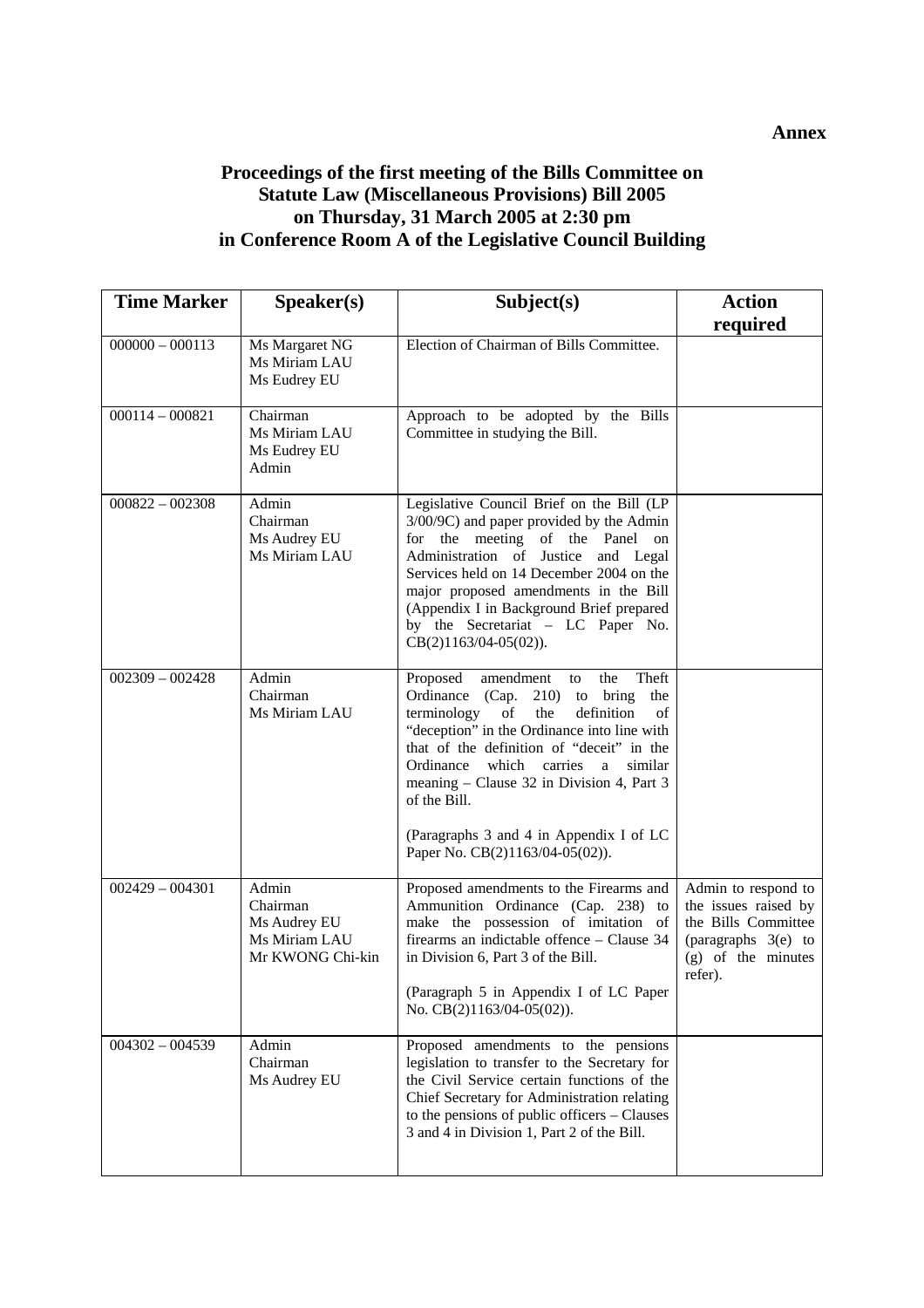| <b>Time Marker</b> | S <sub>p</sub> e <sub>aker(s)</sub>                   | Subject(s)                                                                                                                                                                                                                                                                                                                                                                                                                                                                                  | <b>Action</b>                                                                                                               |
|--------------------|-------------------------------------------------------|---------------------------------------------------------------------------------------------------------------------------------------------------------------------------------------------------------------------------------------------------------------------------------------------------------------------------------------------------------------------------------------------------------------------------------------------------------------------------------------------|-----------------------------------------------------------------------------------------------------------------------------|
|                    |                                                       |                                                                                                                                                                                                                                                                                                                                                                                                                                                                                             | required                                                                                                                    |
|                    |                                                       | (Paragraph 6 in Appendix I of LC Paper<br>No. CB(2)1163/04-05(02)).                                                                                                                                                                                                                                                                                                                                                                                                                         |                                                                                                                             |
| $004540 - 004658$  | Admin<br>Chairman<br>Ms Audrey EU                     | Proposed amendments to the Chinese<br>University of Hong Kong Ordinance (Cap.<br>1109) to change the name of the<br>Convocation of the Chinese University of<br>Hong Kong from "評議會" to "校友評議<br>$\hat{\mathbb{G}}$ " – Clauses 16 to 26 in Division 1, Part 3<br>of the Bill.                                                                                                                                                                                                              | Admin to respond to<br>the issues raised by<br>the Bills Committee<br>(paragraph $3(d)$ of<br>the minutes refers).          |
|                    |                                                       | (Paragraphs 7 and 8 in Appendix I of LC<br>Paper No. CB(2)1163/04-05(02)).                                                                                                                                                                                                                                                                                                                                                                                                                  |                                                                                                                             |
| $004659 - 005138$  | Admin<br>Chairman                                     | Proposed amendments to transfer power to<br>determine appeals under the Medical<br>Clinics Ordinance (Cap. 343) from the<br>Chief Executive in Council to<br>the<br>Administrative Appeals Board - Clauses 6<br>and 7 in Division 3, Part 2 of the Bill).<br>(Paragraph 9 in Appendix I of LC Paper                                                                                                                                                                                         | Admin to respond to<br>the issues raised by<br>the Bills Committee<br>(paragraphs 3(a) and<br>(b) of the minutes<br>refer). |
|                    |                                                       | No. CB(2)1163/04-05(02)).                                                                                                                                                                                                                                                                                                                                                                                                                                                                   |                                                                                                                             |
| $005139 - 005344$  | Admin<br>Ms Miriam LAU<br>Chairman                    | Proposed amendments to the Intellectual<br>Property (Miscellaneous Amendments)<br>Ordinance 2001 (2 of 2001) to remove the<br>references to certain amending provisions<br>that are no longer necessary - Clauses 181<br>and 182 in Division 1, Part 6 of the Bill.<br>(Paragraph 10 in Appendix I of LC Paper<br>No. CB(2)1163/04-05(02)).                                                                                                                                                 |                                                                                                                             |
| $005345 - 011307$  | Admin<br>Chairman<br>Ms Audrey EU<br>Mr KWONG Chi-kin | Proposed amendments to the Prevention of<br>Bribery Ordinance (Cap. 201) to prohibit a<br>person who is required to surrender his<br>travel document from leaving Hong<br>Kong – Clauses 35 and 36 in Division 7,<br>Part 3 of the Bill.<br>(Paragraphs 11 and 12 in Appendix I of<br>LC Paper No. CB(2)1163/04-05(02)).                                                                                                                                                                    | Admin to respond to<br>the issues raised by<br>the Bills Committee<br>(paragraph $3(h)$ of<br>the minutes refers).          |
| $011308 - 011410$  | Admin<br>Chairman                                     | Proposed amendments to the Legal Aid<br>Services Council Ordinance (Cap. 489) to<br>empower the Legal Aid Services Council<br>to do such things as are necessary to enable<br>it to exercise its functions and to appoint<br>staff, and to extend the time limit within<br>which the Council must submit an annual<br>report to the Chief Executive - Clauses 27<br>to 29 in Division 2, Part 3 of the Bill.<br>(Paragraphs 13 to 15 in Appendix I of LC<br>Paper No. CB(2)1163/04-05(02)). |                                                                                                                             |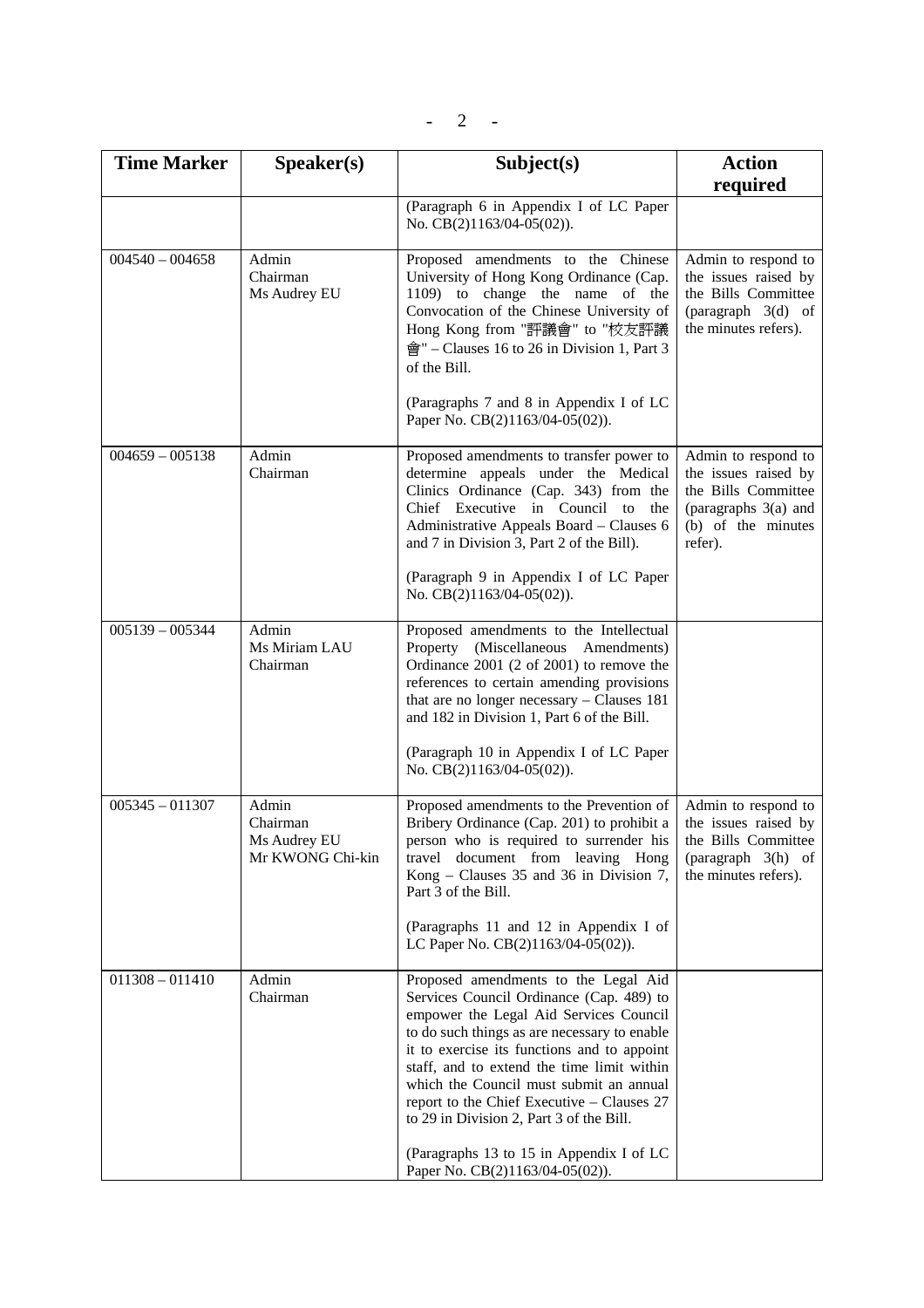$- 3 - 1$ 

| <b>Time Marker</b> | Speaker(s)                         | Subject(s)                                                                                                                                                                                                                                                                                                                                                                                                                                                                            | <b>Action</b>                                                                                                                                                                                    |
|--------------------|------------------------------------|---------------------------------------------------------------------------------------------------------------------------------------------------------------------------------------------------------------------------------------------------------------------------------------------------------------------------------------------------------------------------------------------------------------------------------------------------------------------------------------|--------------------------------------------------------------------------------------------------------------------------------------------------------------------------------------------------|
|                    |                                    |                                                                                                                                                                                                                                                                                                                                                                                                                                                                                       | required                                                                                                                                                                                         |
| $011411 - 011545$  | Admin<br>Chairman                  | Proposed amendments to the Oaths and<br>Declarations Ordinance (Cap. 11) to<br>transfer to the Director of the Chief<br>Executive's Office the function of the<br>Chief Secretary for Administration to<br>administer the Oath of Secrecy taken by<br>the Clerk or Deputy Clerk to the Executive<br>Council – Clause 5 in Division 2, Part 2 of<br>the Bill.<br>(Paragraph 16 in Appendix I of LC Paper<br>No. CB(2)1163/04-05(02)).                                                  |                                                                                                                                                                                                  |
| $011546 - 011832$  | Admin<br>Chairman<br>Ms Miriam LAU | Proposed amendments to the Judicial<br>Officers Recommendation Commission<br>Ordinance (Cap. 92) to require a member<br>of the Judicial Officers Recommendation<br>Commission who may be selected to fill a<br>vacancy in judicial offices to disclose<br>whether or not, if he were to be selected,<br>he is willing to accept such appointment $-$<br>Clause 122 in Division 1, Part 4 of the Bill.<br>(Paragraphs 17 and 18 in Appendix I of<br>LC Paper No. CB(2)1163/04-05(02)). | Bills Committee to<br>invite views from the<br>legal<br>professional<br>bodies                                                                                                                   |
| $011833 - 012159$  | Admin<br>Chairman<br>Ms Audrey EU  | Proposed amendments to transfer the<br>chairmanship of certain rules committees<br>from the Chief Justice to the Chief Judge<br>of the High Court - Clauses $8$ to 10 in<br>Division 4, Part 2 of the Bill.<br>(Paragraph 19 in Appendix I of LC Paper<br>No. CB(2)1163/04-05(02)).                                                                                                                                                                                                   | Admin<br>(a)<br>to<br>respond to the issues<br>raised<br>(paragraph<br>$3(c)$ of the minutes<br>refers); and<br>(b) Bills Committee<br>to invite views from<br>the legal professional<br>bodies. |
| $012200 - 012401$  | Admin<br>Chairman                  | Proposed amendments to make provisions<br>or further provisions for the professional<br>qualifications of certain judicial officers -<br>Clauses 124 to 175 in Division 3, Part 4 of<br>the Bill.<br>(Paragraph 20 in Appendix I of LC Paper<br>No. CB(2)1163/04-05(02)).                                                                                                                                                                                                             | Bills Committee to<br>invite views from the<br>legal<br>professional<br>bodies                                                                                                                   |
| $012402 - 012459$  | Admin<br>Chairman                  | Proposed<br>amendments<br>certain<br>to<br>provisions in the Trade Marks Ordinance<br>(Cap. 559) to reflect the original intention<br>of those provisions – Clauses 30 and 31 in<br>Division 3, Part 3 of the Bill.<br>(Paragraph 21 in Appendix I of LC Paper<br>No. CB(2)1163/04-05(02)).                                                                                                                                                                                           |                                                                                                                                                                                                  |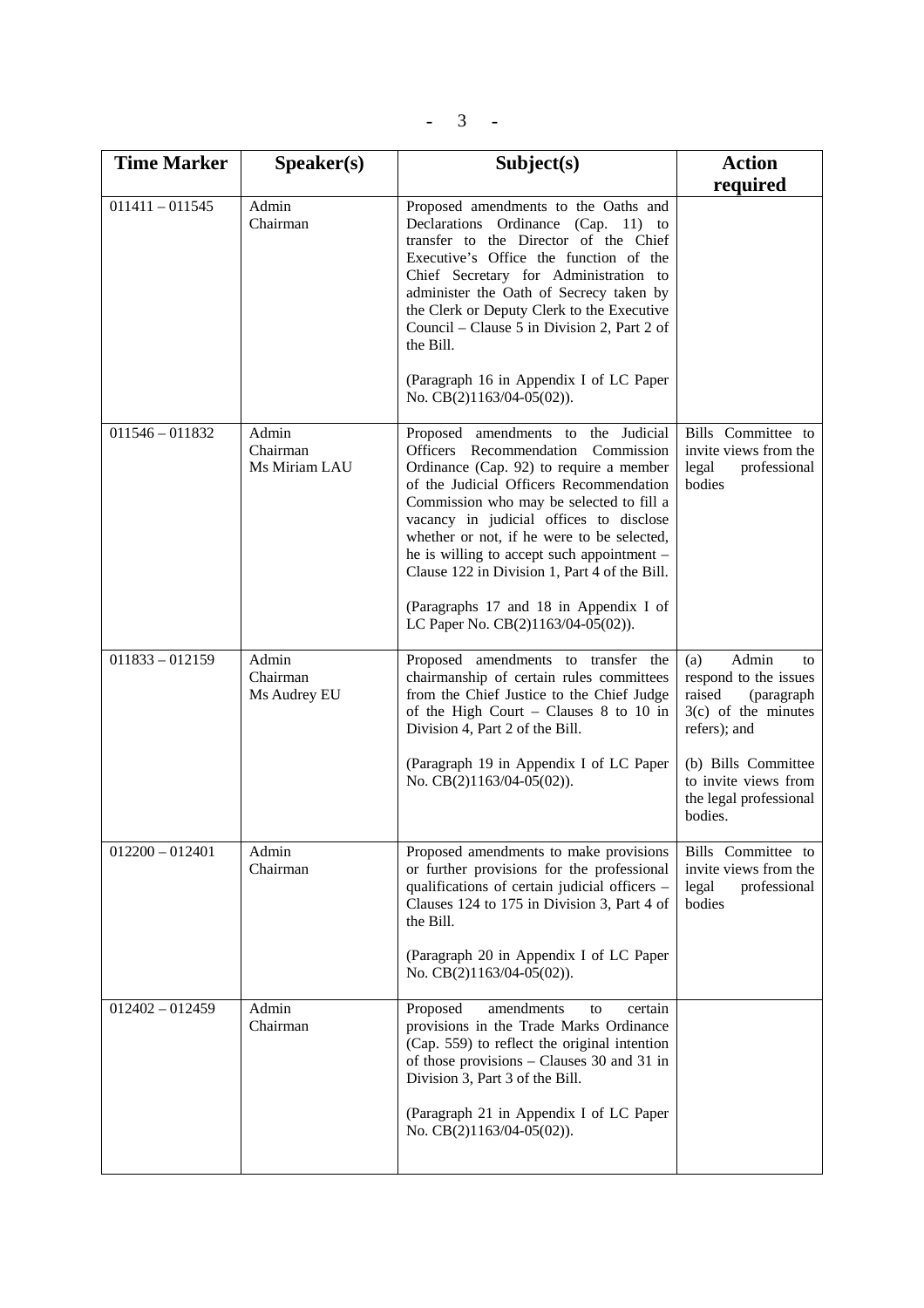| $-4$ | <b>Contract Contract</b><br>- |  |
|------|-------------------------------|--|
|      |                               |  |

| <b>Time Marker</b> | Speaker(s)                            | Subject(s)                                                                                                                                                                                                                                                                                                                                                                                                                                                                                                   | <b>Action</b>                                                                                                      |
|--------------------|---------------------------------------|--------------------------------------------------------------------------------------------------------------------------------------------------------------------------------------------------------------------------------------------------------------------------------------------------------------------------------------------------------------------------------------------------------------------------------------------------------------------------------------------------------------|--------------------------------------------------------------------------------------------------------------------|
|                    |                                       |                                                                                                                                                                                                                                                                                                                                                                                                                                                                                                              | required                                                                                                           |
| $012500 - 013332$  | Admin<br>Chairman<br>Mr KWONG Chi-kin | Proposed<br>amendment<br>to<br>remove<br>a<br>discrepancy in meaning between the<br>English and Chinese texts of section 4(28)<br>of the Summary Offences Ordinance (Cap.<br>228) relating to the offence of nuisances<br>committed in public places $etc - Clause$<br>189 in Division 2, Part 6 of the Bill.<br>(Paragraph 22 in Appendix I of LC Paper<br>No. CB(2)1163/04-05(02)).                                                                                                                        | Admin to respond to<br>the issues raised by<br>the Bills Committee<br>(paragraph $3(i)$ of<br>the minutes refers). |
| $013333 - 013457$  | Admin<br>Chairman                     | Crimes<br>Proposed amendment to<br>the<br>Ordinance (Cap. 200) to require consent<br>for the prosecution of conspiracies to<br>commit offences regarding which consent<br>to prosecution is necessary $-$ Clause 33 in<br>Division 5, Part 3 of the Bill.<br>(Paragraph 23 in Appendix I of LC Paper<br>No. CB(2)1163/04-05(02)).                                                                                                                                                                            |                                                                                                                    |
| $013458 - 013629$  | Admin<br>Chairman                     | Proposed amendments to the Costs in<br>Criminal Cases Ordinance (Cap. 492) to<br>empower the Court of Appeal and Court of<br>First Instance to award costs to the<br>prosecutor or defendant on the other<br>party's unsuccessful application for a<br>certificate under the Hong Kong Court of<br>Final Appeal Ordinance (Cap. 484) -<br>Clauses 37 and 38 in Division 8, Part 3 of<br>the Bill.<br>(Paragraph 24 in Appendix I of LC Paper<br>No. CB(2)1163/04-05(02)).                                    | Bills Committee to<br>invite views from the<br>legal<br>professional<br>bodies.                                    |
| $013630 - 014136$  | Admin<br>Chairman<br>Mr KWONG Chi-kin | Proposed<br>amendment<br>the Legal<br>to<br>Practitioners Ordinance (Cap. 159) to<br>clarify that the Council of the Law Society<br>of Hong Kong may make rules to provide<br>for the professional practice of any<br>solicitor and to make indemnity rules in<br>respect of any solicitor's practice, whether<br>or not the solicitor is engaged in private<br>practice – Clauses 177 and 178 in Division<br>2, Part 5 of the Bill.<br>(Paragraph 25 in Appendix I of LC Paper<br>No. CB(2)1163/04-05(02)). |                                                                                                                    |
| $014137 - 014334$  | Admin<br>Chairman                     | Proposed<br>amendment<br>the<br>Legal<br>to<br>Practitioners Ordinance (Cap. 159) to<br>include representatives of The Chinese<br>University of Hong Kong in the Standing<br>Committee on Legal Education<br>and<br>Training – Clause 176 in Division 1, Part 5<br>of the Bill.                                                                                                                                                                                                                              |                                                                                                                    |